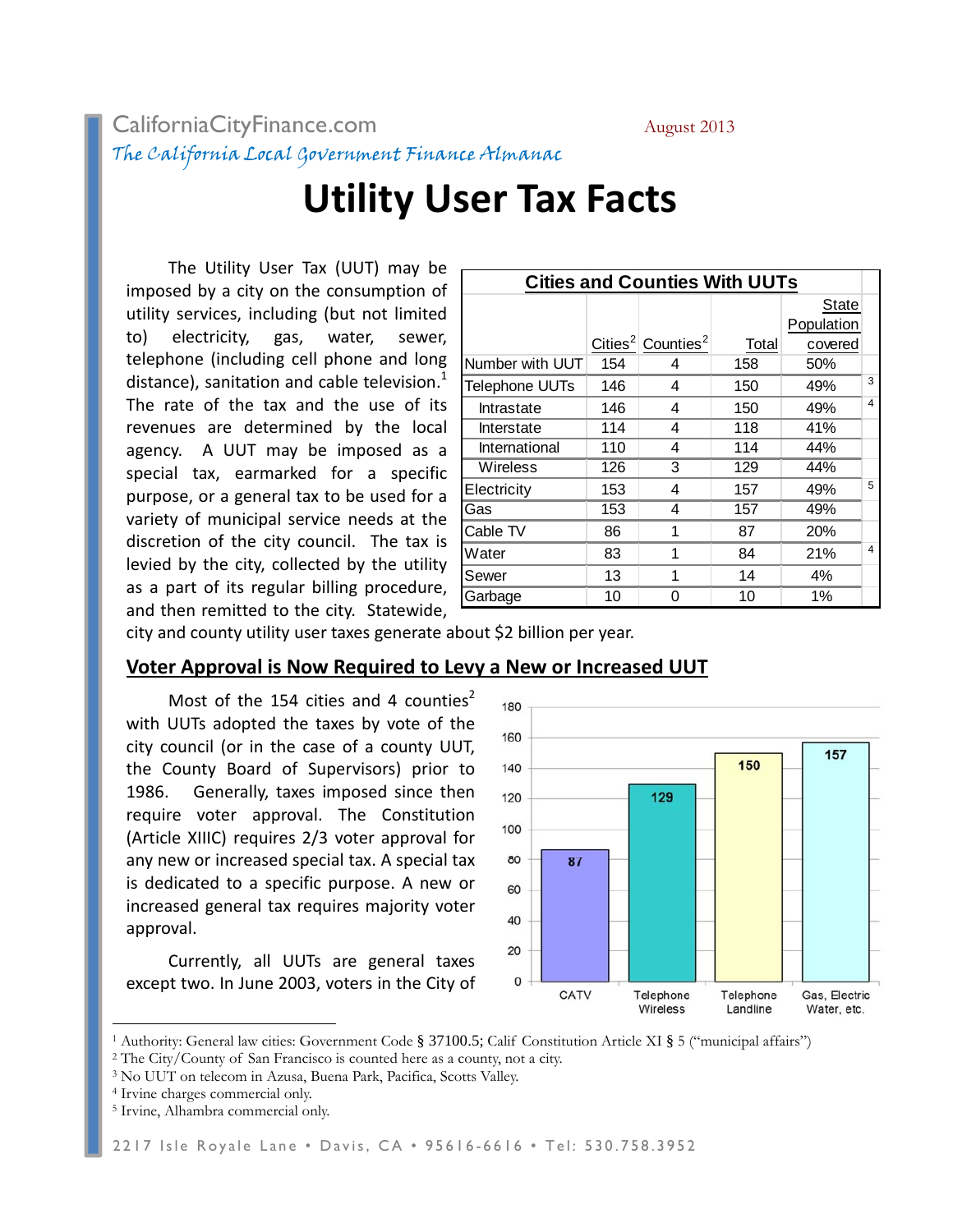Desert Hot Springs approved a UUT which dedicates 50% of the proceeds to resolving the city's bankruptcy related debt.<sup>6</sup> In June 2010, voters in the City of Mammoth Lakes approved the extension of the cities sun-setting UUT but earmarking it for "mobility, recreation, and arts and culture." Ironically, that city later filed for bankruptcy facing a massive court judgment from a land use dispute.

### **The UUT is Vital to Funding Essential Municipal Services**

City Utility User Tax rates range from 1% to 11%. The particular utilities to which the tax is applied varies. In some cities different rates apply to residential versus commercial users. The most common rate (the mode) is 5%, applied broadly among many types of utilities. The average rate (mean) is 5.5% with a standard deviation of 2.1%. Because most large cities have UUTs, half of California residents and a majority of businesses pay a utility user tax.

The UUT is a vital element in the funding of critical city services. On average, the UUT provides 15% of general purpose (i.e. non-earmarked) revenue in cities that levy it. In some cities, the UUT provides as much as 1/3 of the general fund (Holtville, Compton, Richmond). UUT revenues most commonly fund police, fire, parks, library, and long-range land use planning services – and related support services (e.g. accounting, payroll, personnel, information systems, etc.).

#### **Counties Also Levy UUTs**

A county may levy a UUT on the consumption of electricity, gas, water, sewer, telephone, telegraph and cable television services in the unincorporated area.<sup>7</sup> Four (4) of the 58 counties levy a UUT (Alameda, Los Angeles, Sacramento, and San Francisco).



 $\overline{a}$ 

 $6$  In 2009, those voters increased the tax to  $7\%$ .

<sup>7</sup> Revenue and Taxation Code Section 7284.2 et seq.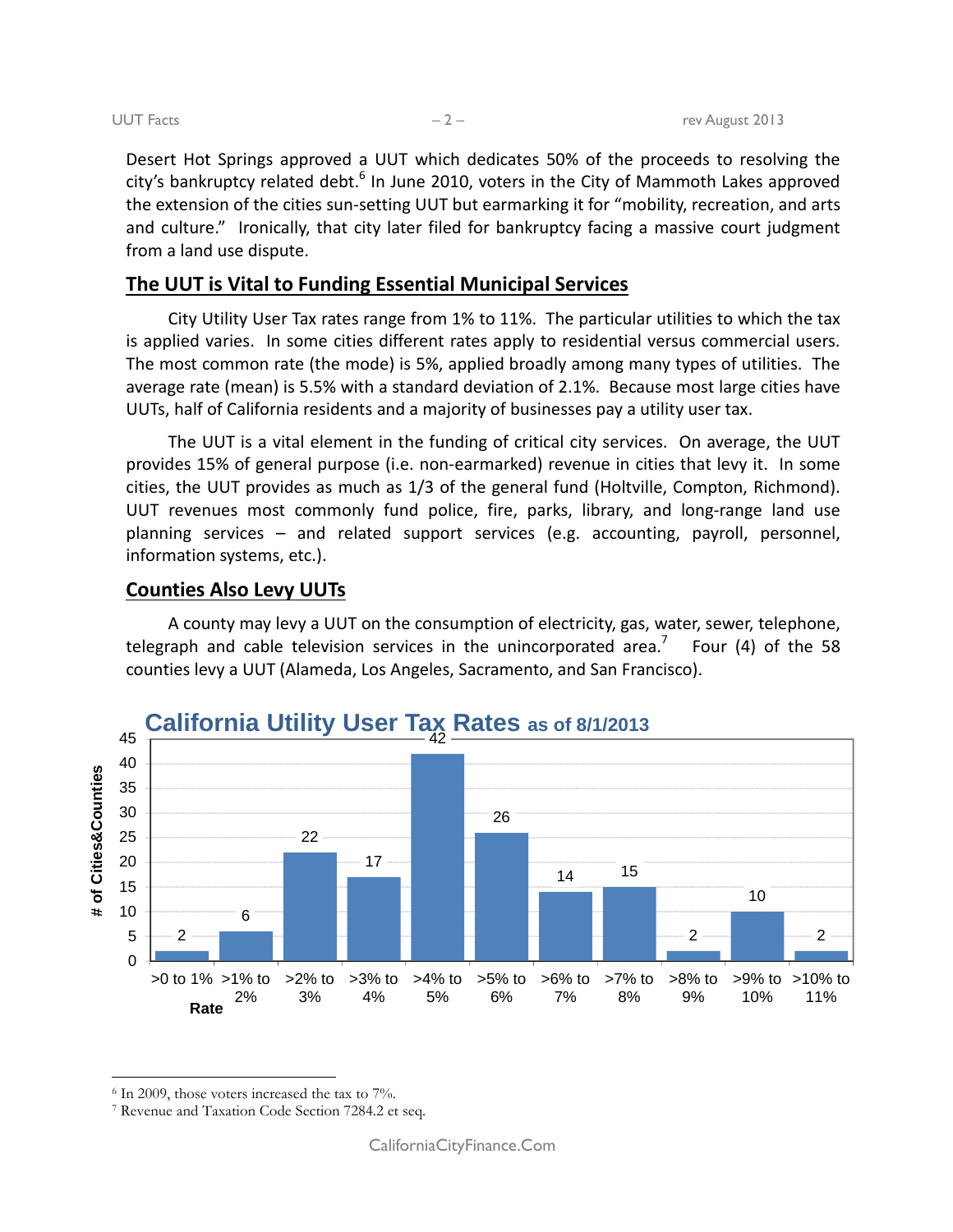$\overline{a}$ 

#### **Some UUTs Result From State Cuts to City Funds**

Many city UUT levies and increases have resulted from cuts to city revenues by the state. In 1992, facing massive deficits in the state budget, the Legislature and Governor began the annual transfer of billions of dollars of property tax revenue from cities, counties and special districts to K-14 schools, allowing the state to reduce its general fund spending on education. Cities and counties, who depend substantially on sales tax and property tax revenues for discretionary income, were already experiencing the same recessionary effects as the state. These property tax shifts, using a mechanism called the "Educational Revenue Augmentation Fund" (ERAF), continue today. In FY 2008-09 the annual property tax shift totals \$7.5 billion including over \$1.2 billion from cities. $8<sup>8</sup>$ 

City property tax revenue, a top source of general purpose revenue for most, was cut from at least 9% and 24% on average. Cities responded by cutting services, deferring infrastructure maintenance, relying more heavily on debt financing, paring down reserves, more aggressively pursuing sales tax generators, and raising taxes and assessments. Within a few years of the beginning of the ERAF property tax shifts, more than fifty (50+) cities increased an existing or levied a new UUT.



Discretionary Revenues and Spending Typical *Full Service* City

<sup>8</sup> For more information on ERAF, see http://www.californiacityfinance.com/#ERAF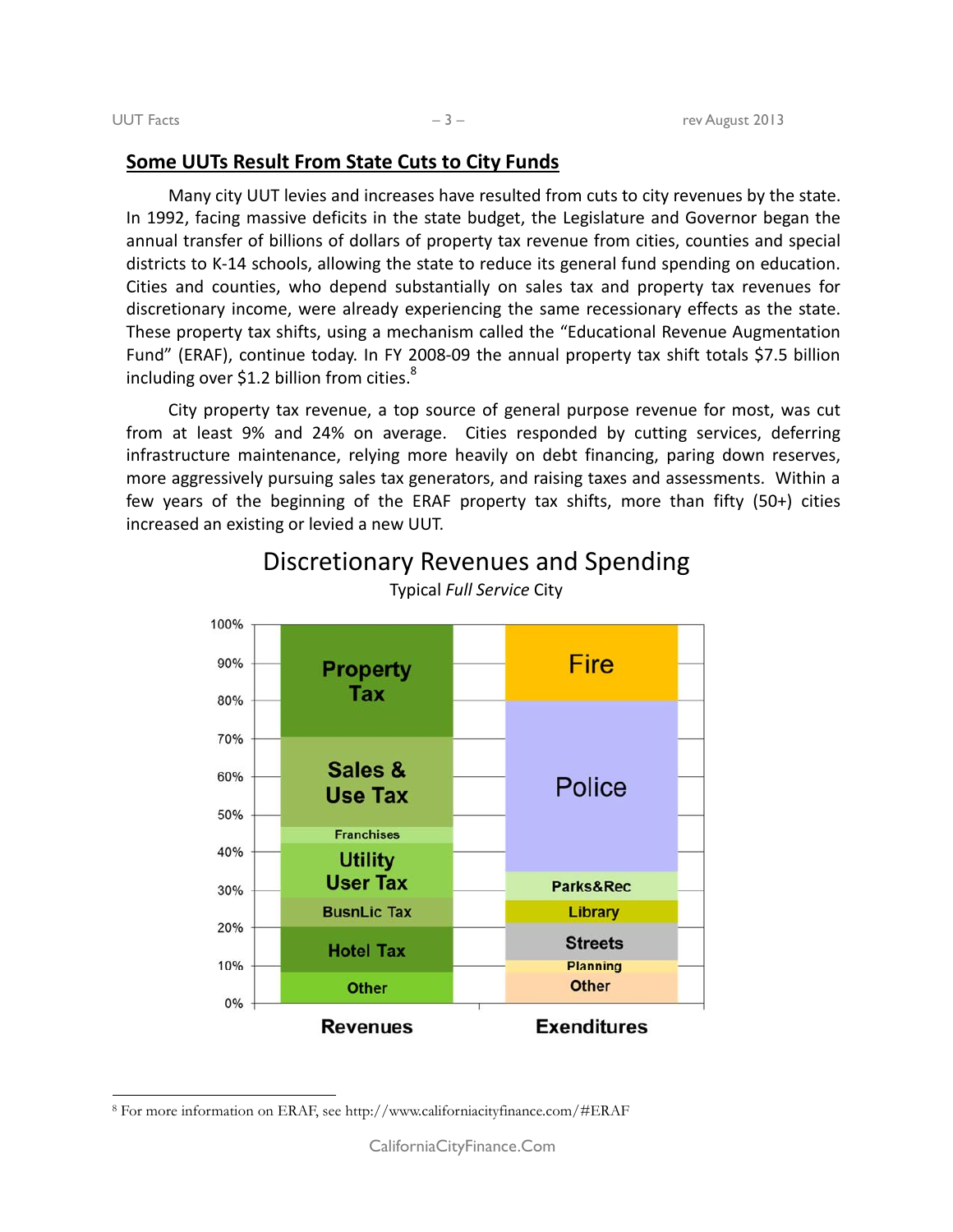#### **UUTs on Telecommunications**

The application of utility user taxes to certain telephone services has been a topic of substantial legal and legislative turmoil due to changes in technology and federal law.

#### **UUTs and the FET**

Many Utility User Taxes in California include reference to the Federal Excise Tax ("FET")<sup>9</sup> commonly limiting the application of the utility user taxes to charges that are "subject to" the FET. Telephone calls which are not charged based on both time and distance  $-$  such as those paid by coin in phone booths  $-$  are exempt from the FET. By reference, these types of calls are also exempt from some local UUT ordinances. Many cell phone bills are based upon a package which provides a mix of local and long-distance calling for a flat rate.

In 2007, several federal courts and the IRS ruled that telephone service packages which provide a mix of local and long-distance calling for a flat rate or a fixed fee are based on neither time nor distance and are therefore not subject to the  $FET<sup>10</sup>$  The IRS subsequently adopted a regulation incorporating these rulings.<sup>11</sup> That meant that if a city wished to continue to impose its UUT on cell phone or other telephone calls which are not charged on both time and distance, it must amend its ordinance to remove the reference to this exemption to the FET.

A number of cities have amended their UUT ordinances to clarify that they did not wish to adopt the IRS' new practice, but rather wished to continue to impose their UUTs as they had historically been imposed (i.e. on charges based on time or distance). At the time of this writing, several localities are challenging the right of local taxing authorities to amend their ordinances without voter approval, or to continue to collect this revenue without amendment. The lawsuits argue that an amendment to an ordinance to bring it into conformity with the FET ruling is an "increase" subject to voter approval under Proposition 218.

#### **UUTs and the MTSA**

Prior to the adoption of the Mobile Telecommunications Sourcing Act of 2000  $(MTSA)^{12}$  by Congress, cellular carriers had argued that the federal Constitution forbade the application of a utility user tax to telephone calls which neither originated nor terminated within the taxing agency. The MTSA expanded the permissible nexus for taxation to all cellular telephone charges for accounts with a primary place of use in the jurisdiction. However, carriers have argued in the courts that the California State

 $\overline{a}$ 

<sup>9 42</sup> U.S.C. §§ 4251 et seq.

<sup>10</sup> IRS Notice 2006-50

<sup>11</sup> Revenue Bulletin 2007-5 Section 10

<sup>12 4</sup> U.S.C. §§ 116 et seq.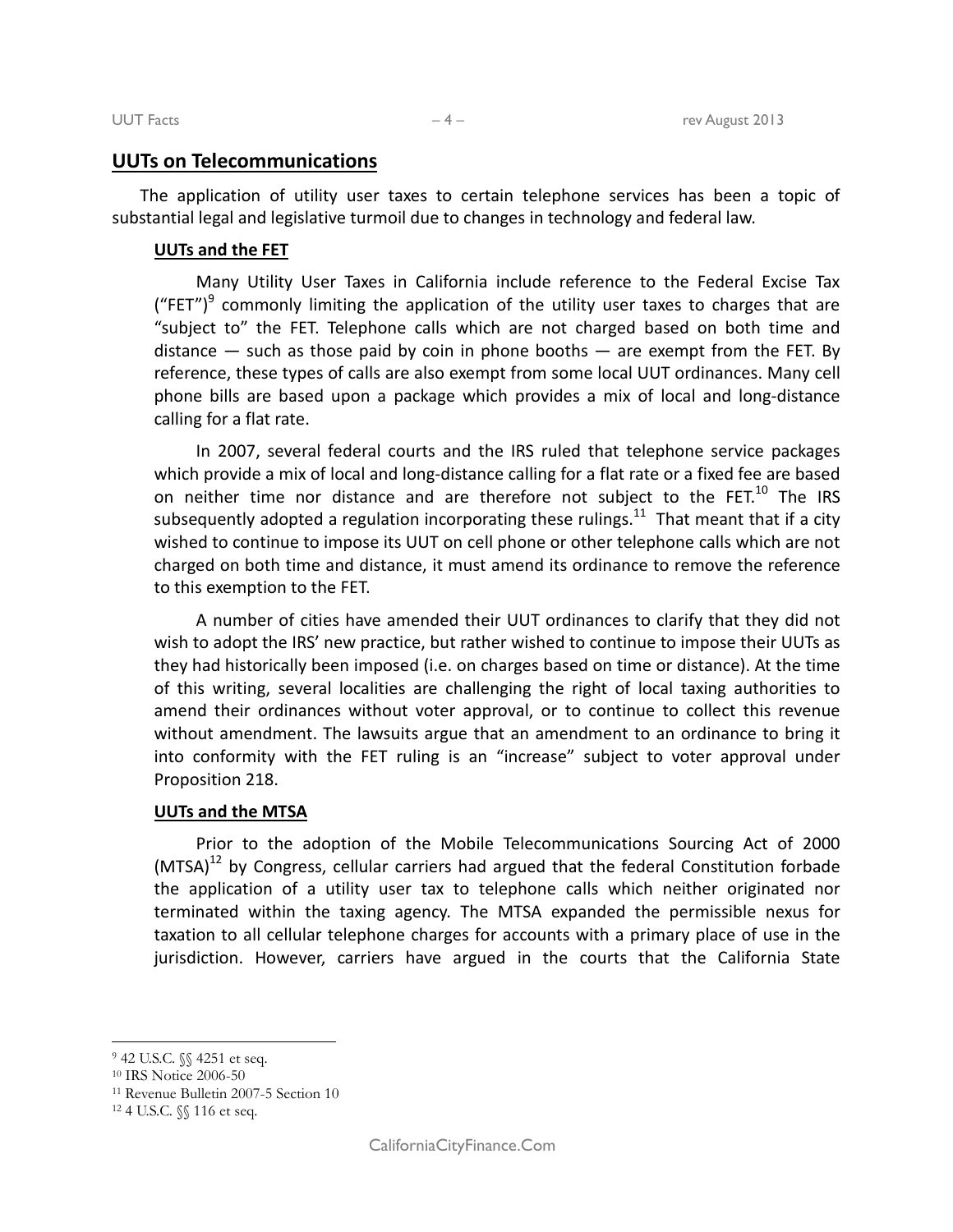Constitution Article XIIIC prohibits cities and counties from applying the MTSA nexus rules without voter approval. $^{13}$ 

As a result of these events, doubt has been cast over the application of some outdated local UUT ordinances to certain types of telephone service. Proposition 218 requires voter approval of any change in the "methodology" by which a tax is administered if the change increases the amount of the tax paid by the taxpayer.<sup>14</sup> Many agencies that rely on UUTs on telephony have successfully sought voter approval of an updated ordinance that reflects the realities of the modern telecommunications industry.

#### **Recent Voter Approval Record**

From June 2002 through June 2013 there were 173 utility user tax measures placed before voters by cities and counties. Just three of these were county measures. Proposals for new or increased UUTs did not fare well: Just 20 of 66 proposals passed.

- Eight of these new/increase proposals were framed as two-thirds vote special taxes dedicated to police/fire (3) or streets (1); just two passed. Both were in Desert Hot Springs: June 2003 new 5% rate, May 2009 an increase to 7%.
- Ten attempted an "a/b" advisory vote strategy, proposing a majority-vote general tax with a second companion "advisory measure" regarding the specific use of the funds. Five of the ten passed. Of the 19 majority vote UUT general tax increase measures, just two passed (Rialto in June 2003, Menlo Park in November 2006).



# **Utility User Tax Measures (increase or expand) June 2002 - June 2013**

Cities and counties

<sup>13</sup> Verizon Wireless v. Los Angeles, No. B185373, AB Cellular LA, LLC dba AT&T Wireless v.

*City of Los Angeles*, 150 Cal.App.4th 747 (2007) 14 Gov. Code § 53750(h)